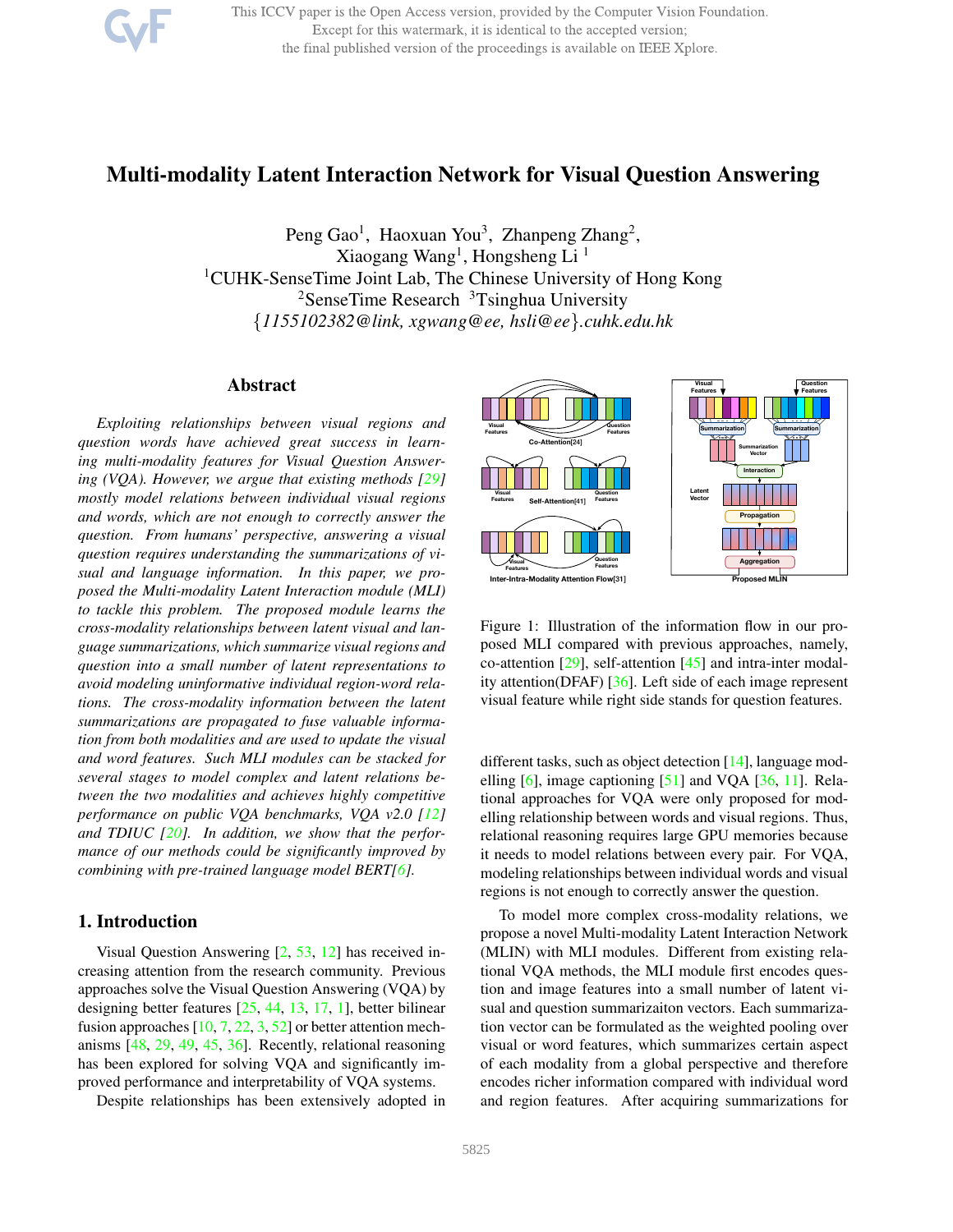each modality, we establish visual-language associations between the multi-modal summarization vectors and propose to propagate information between summarization vectors to model the complex relations between language and vision. Each original visual region and word feature would finally aggregate information from the updated latent summarizations using attention mechanisms and residual connections to predict the correct answers.

Our proposed MLIN achieves competitive performance on VQA benchmarks, including VQA v2.0 [12] and TDIUC [20]. In addition, we experiment how to combine pre-trained language model BERT [6] to improve VQA models. After integrating with BERT [6], MLIN achieves better performance compared with state-of-the-art models.

Our proposed MLIN is related to the attention-based approaches. An illustration between previous approaches can be seen from Figure 1. Previous attention approaches that aggregate information can be classified into the following categories: (1) The co-attention mechanism [29] aggregates information from the other modality. (2) Transformer [45] aggregates information inside each modality using keyquery attention mechanism. (3) The intra- & inter-modal attention(DFAF) [36] propagate and aggregate information within and across multiple modalities. For intra-modality feature aggregation, attention is dynamically modulated by the other modality using the pooled features. Compared with previous approaches, MLIN does not aggregate features just from the large number of individual visual-word pairs but from the small number of multi-modal latent summarization vectors, which can capture high-level visuallanguage interactions with much smaller modal capacity.

Our contributions can be summarized into two-fold. (1) We propose the MLIN for modelling multi-modality interactions via a small number of multi-modal summarizations, which helps encode the relationships across modalities from global perspectives and avoids capturing too much uninformative region-word relations. (2) We carried out extensive ablation studies over each components of MLIN and achieve competitive performance on VQA v2.0 [12] and TDIUC [20] benchmarks. Besides, we provide visualisation of our LMIN and have a better understanding about the interactions between multi-modal summarizations. We also explore how to effectively integrate the pre-trained language model [6] into the proposed framework for further improving the VQA accuracy.

### 2. Related Work

# 2.1. Representation Learning

Learning good representations have been the foundations for advancing vision and Natural Language Processing (NLP) research. For computer vision, AlexNet  $[25]$ , VGGNet [44], ResNet [13] and DenseNet [17] features achieved great success on image recognition [5]. For NLP, word2vec [30], GloVe [37], Skipthough [24], ELMo [39], GPT [40], VilBERT [28] and BERT [6] achieved great success at language modelling. The successful representation learning in vision and language has much benefitted multimodality feature learning. Furthermore, bottom-up & topdown features [1] for VQA and image captioning greatly boosted the performance of multi-modality learning based on the additional visual region (object detection [41]) information.

#### 2.2. Relational Reasoning

Our work is mostly related to the relational reasoning approaches. Relational reasoning approaches try to solve VQA by learning the relationships between individual visual regions and words. Co-attention based [29] approaches can be seen as modelling the relationship between each word and visual region pairs using the attention mechanism. Transformer [45] proposed to use the key-query-value attention mechanism to model the relationship inside each modality. Simple relational networks [42, 15] reason over all region pairs in the image by concatenating region features. Besides VQA, relational reasoning has improved performance in other research areas. Relational reasoning has been applied to object detection [14] and show that modelling relationships could help object classification and nonmaximum suppression. Relational reasoning has also been explored in image captioning [51] using graph neural networks. Non-local network [46] shows that modelling relationship across video frames can significantly boost video classification accuracy.

#### 2.3. Attention-based Approaches for VQA

Attention-based approaches have been extensively studied for VQA. Many relational reasoning approaches using attention mechanisms to aggregate contextual information. Soft and hard attention [48] has been first proposed by Xu *et al*., which has become the main-stream in VQA systems. Yang *et al*. [49] proposed to stack several layers of attention to gradually focus on the most important regions. Lu *et al*. [29] proposed co-attention-based methods, which can aggregate information from the other modality. Vaswani *et al*. [45] aggregated information inside each modality for solving machine translation. Nguyen *et al*. [31] proposed a densely connected co-attention mechanism for VQA. Bilinear Attention Network [21] generated attention weights by capturing the interactions between each feature channel. Structured attention [55] added a Markov Random Field (MRF) model over the spatial attention map for modelling spatial importance. Besides VQA, Chen *et al*. [4] proposed spatial-wise and channel-wise attention mechanisms, which can modulate information flow spatial-wise and channelwise for image captioning. In referring expression, Xihui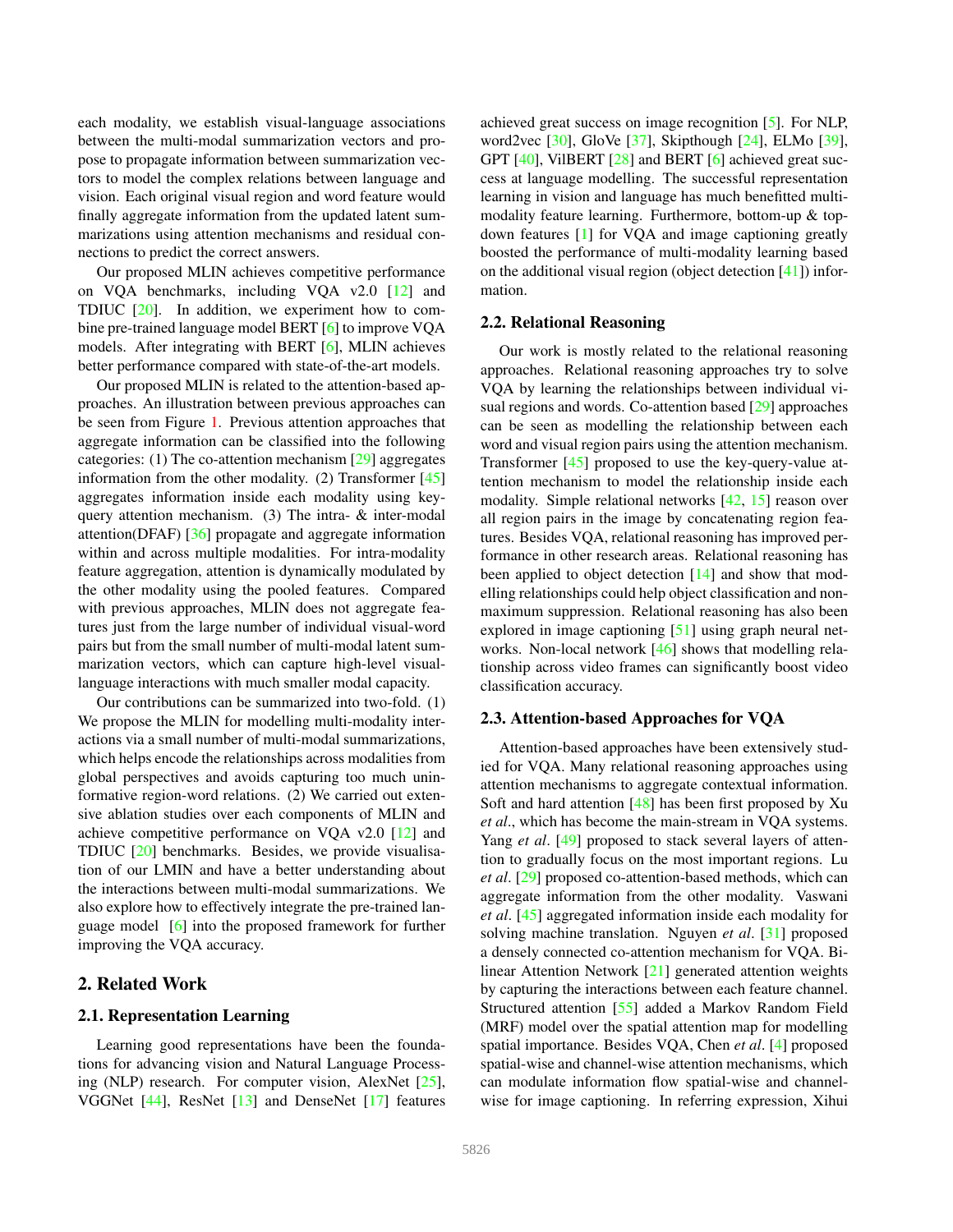*et al*. [27] propose attention guided feature erasing.

# 2.4. Dynamic Parameter Prediction

Dynamic parameter prediction (DPP) propose another direction for multi-modality feature fusion. Noh *et al*. [33] firstly proposed a DPP-based multi-modality fusion approach by predicting the weights of fully connected layer using question features. Perez *et al*. [38] achieved competitive VQA performance compared with complex reasoning approaches on the CLEVR [19] dataset by predicting the normalisation parameter of visual features. Furthermore, Gao *et al.* [9] proposed to modulate visual features by predicting convolution kernels from the input question. Hybrid convolution was proposed to reduce the number of parameters without hindering the overall performance. Beyond VQA, DPP-based approaches have been adopted for transfer learning between classification and segmentation [16].

### 3. Multi-modality Latent Interaction Network

Figure 2 illustrate the overall pipeline of our proposed Multi-modality Latent Interaction Network (MLIN). The proposed MLIN consists of a series of stacking Multimodality Latent (MLI) modules, which aims to summarize input visual-region and question-word information into a small number of latent summarization vectors for each modality. The key idea is to propagate visual and language information among the latent summarization vectors to model the complex cross-modality interactions from global perspectives. After information propagation among the latent interaction summarization vectors, visual-region and word features would aggregate information from the cross-domain summarizations to update their features. The inputs and outputs of the MLI module has the same dimensions and the overall network stacks the MLI module for multiple stages to gradually refine the visual and language features. In the last stage, we conduct elementwise multiplication between the average features of visual regions and question words to predict the final answer.

### 3.1. Question and Visual Feature Encoding

Given an input image  $I$  and a question  $Q$ , the task of VQA requires joint reasoning over the multi-modal information to estimate an answer. Following previous approaches [1, 21, 36], we extract visual-region features from I using the Faster RCNN object detector  $[41, 18]$  and the word features from Q using a bidirectional Transformer model [45]. The feature extraction stage is shown in the upper part of Figure 2. Each image will be encoded as a series of M visual-region features, denoted as  $R \in \mathbb{R}^{M \times 512}$ , while sentence will be padded to a maximum length of 14 and be encoded by bidirectional Transformer with random initialization, denoted as  $E \in \mathbb{R}^{N \times 512}$ . The multi-modal

feature encoding can be formulated as

$$
R = RCNN(I; \theta_{RCNN}),
$$
  
(1)  

$$
E = \text{Transformer}(Q; \theta_{\text{Transformer}}),
$$

where  $\theta_{\text{RCNN}}$  and  $\theta_{\text{Transformer}}$  denote the network parameters for visual and language feature encoding.

#### 3.2. Modality Summarizations in MLI Module

Summarization module can be seen from the Summarization part of Figure 2. After acquiring visual and question features, we add a lightweight neural network to generate k sets of latent visual or language summarization vectors for each modality. The  $k$  sets of linear combination weights are first generated via

$$
L_R = \text{softmax}_{\leftrightarrow} (W_R R^T + b_R), \tag{2}
$$

$$
L_E = \text{softmax}_{\leftrightarrow} (W_E E^T + b_E), \tag{3}
$$

where  $W_R, W_E \in \mathbb{R}^{k \times 512}$  and  $b_R, b_E \in \mathbb{R}^k$  are the k sets of learnable linear transformation weights for each of the modality, and "softmax $\leftrightarrow$ " denotes the softmax operation along the horizontal dimension. The individual visual and word features,  $R$  and  $E$ , can then be converted into  $k$  latent summarization vectors,  $\overline{R} \in \mathbb{R}^{k \times 512}$  and  $\overline{E} \in \mathbb{R}^{k \times 512}$ , for the visual and language modalities,

$$
\overline{R} = L_R \cdot R,\tag{4}
$$

$$
\overline{E} = L_E \cdot E. \tag{5}
$$

Each of the  $k$  latent visual or language summarization vectors (*i.e.*, each row of  $\overline{R}$  or  $\overline{E}$ ) is a linear combination of the input individual features, which is able to better capture high-level information compared with individual region-level or word-level features. The  $k$  summarization vectors in each modality can capture k different aspects of the input features from global perspectives.

### 3.3. Relational Learning on Multi-modality Latent Summarizations

Relational Latent Summarizations. Relational latent summarization is in correspondence with the Interaction part of Figure 2 .The obtained latent summarization vectors encode high-level information from one of the modalties. To reason the correct answer corresponding to the input image and question, it is important to understand the complex cross-domain relations between the inputs. We therefore propose to utilize a relation learning network to establish the associations across domains. Motivated by the simple relation network [42], we create  $k \times k$  latent visual-question feature pairs from the above introduced  $k$  latent summarization vectors,  $\overline{R}$  and  $\overline{E}$ , in the two modalities. Such  $k \times k$  pairs can be represented as a 3D relation tensor  $A \in \mathbb{R}^{k \times k \times \bar{5}12}$ .

$$
A(i,j,:) = W_A[\overline{R}(i,:) \odot \overline{E}(j,:)] + b_A \tag{6}
$$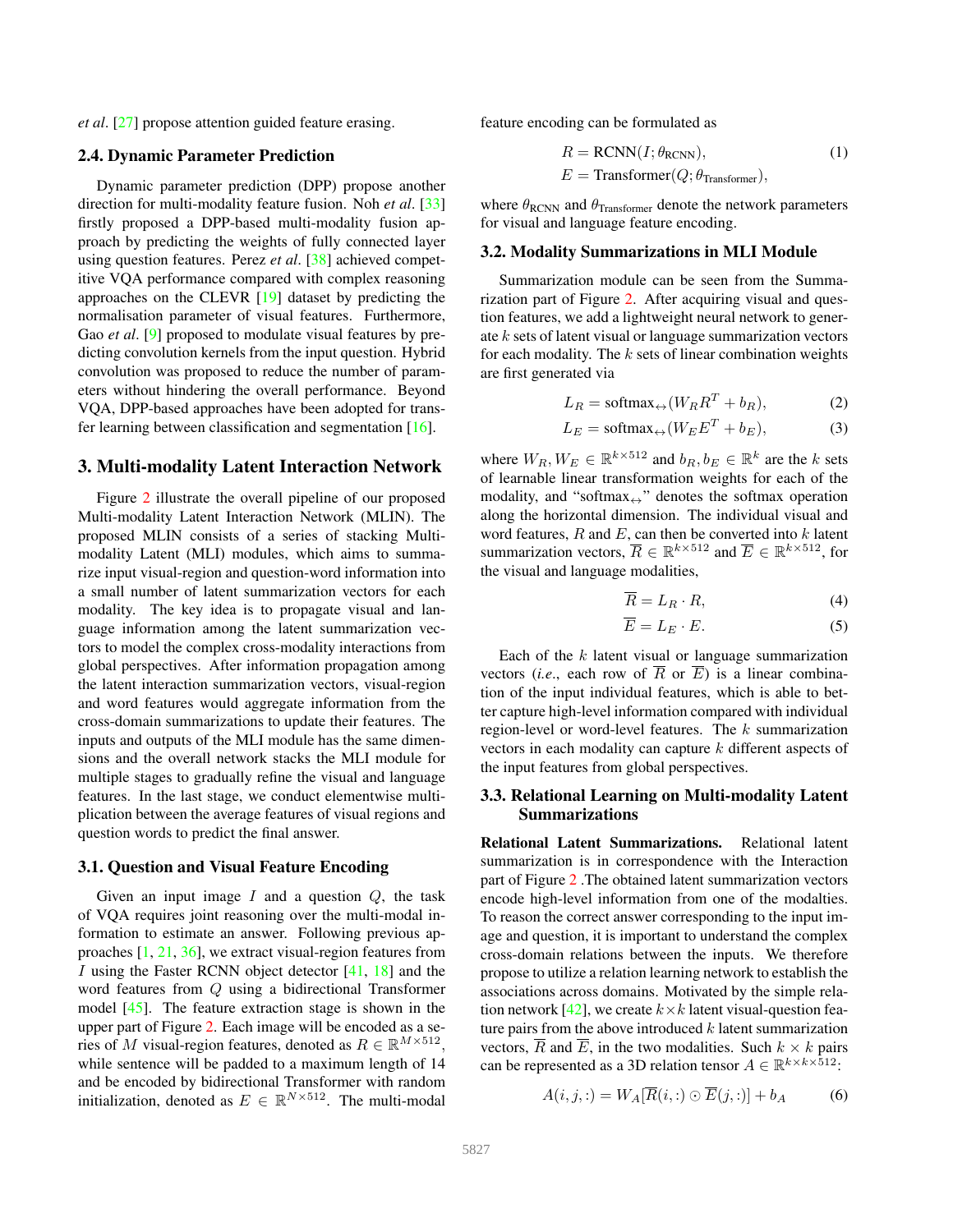

Figure 2: An overview of our proposed stack Multi-modality Latent Interaction Network. Multi-modality reasoning is accomplished inside our proposed MLI modules. After MLI module, residual connection is used for stacking multiple MLI modules. Inside MLI, visual and question features will be summarised into a few summarization vectors, which are fused to create question and visual summarization pairs. After acquiring latent interaction features, we propagate information between latent summarization pairs. After feature propagation, each question and visual feature will gather information from latent summarization vectors using key-query attention mechanism.

where " $\odot$ " denotes elementwise multiplication,  $W_A \in \mathbb{R}^{512 \times 512}$ ,  $b_A \in \mathbb{R}^{512}$  are the linear transformation parameters that further transforms the cross-domain features.

Relational Modeling and Propagation. It is important to propagate information across the two modalities to learn complex relations for answer prediction. Based on our cross-modality relation tensor A, we introduce two operations that passes and aggregate information between the paired features. Before information propagation, the tensor  $A \in \mathbb{R}^{k \times k \times 512}$  is reshaped to  $\tilde{A} \in \mathbb{R}^{k^2 \times 512}$ . The first cross-modal message passing operation performs an additional linear transformation on each paired feature,

$$
\tilde{A}_c = \tilde{A} \cdot W_c + b_c \tag{7}
$$

where  $W_c \in \mathbb{R}^{512 \times 512}$  and  $b_c \in \mathbb{R}^{512}$  are the relation linear transformation parameters that transforms each paired feature  $A(i, j, ...)$  into a new 512-dimensional feature. The second cross-modal information propagation operation performs information passing between different paired features. The  $k \times k = 36$  paired cross-modal features pass messages to each other, which can be considered as "second-order" information for learning even higher nonlinear cross-modal relations,

$$
\tilde{A}_p = W_p \cdot \tilde{A} + b_p \tag{8}
$$

where  $W_p \in \mathbb{R}^{36 \times 36}$  and  $b_p \in \mathbb{R}^{36}$  are the linear transformation parameters that propagates information across paired features. The results of the two cross-modal transformations focus on different aspects of the cross-modal paired features to model the complex relations between the input image and question. The first operation focuses on modeling the relation between each individual visual-question latent pair, while the second operation tries to propagate higher-order information between all visual-question pairs to model more complex relations. The summation of the results of the two above operations  $\hat{A} \in \mathbb{R}^{k^2 \times 512}$ ,

$$
\hat{A} = \tilde{A}_c + \tilde{A}_p \tag{9}
$$

can be considered as a latent representation that deeply encodes the cross-domain relations between the latent summarization vectors in the two modalities.

Feature Aggregation. The latent multi-modality representation  $\hat{A} \in \mathbb{R}^{\bar{k}^2 \times 512}$  contains fused question and region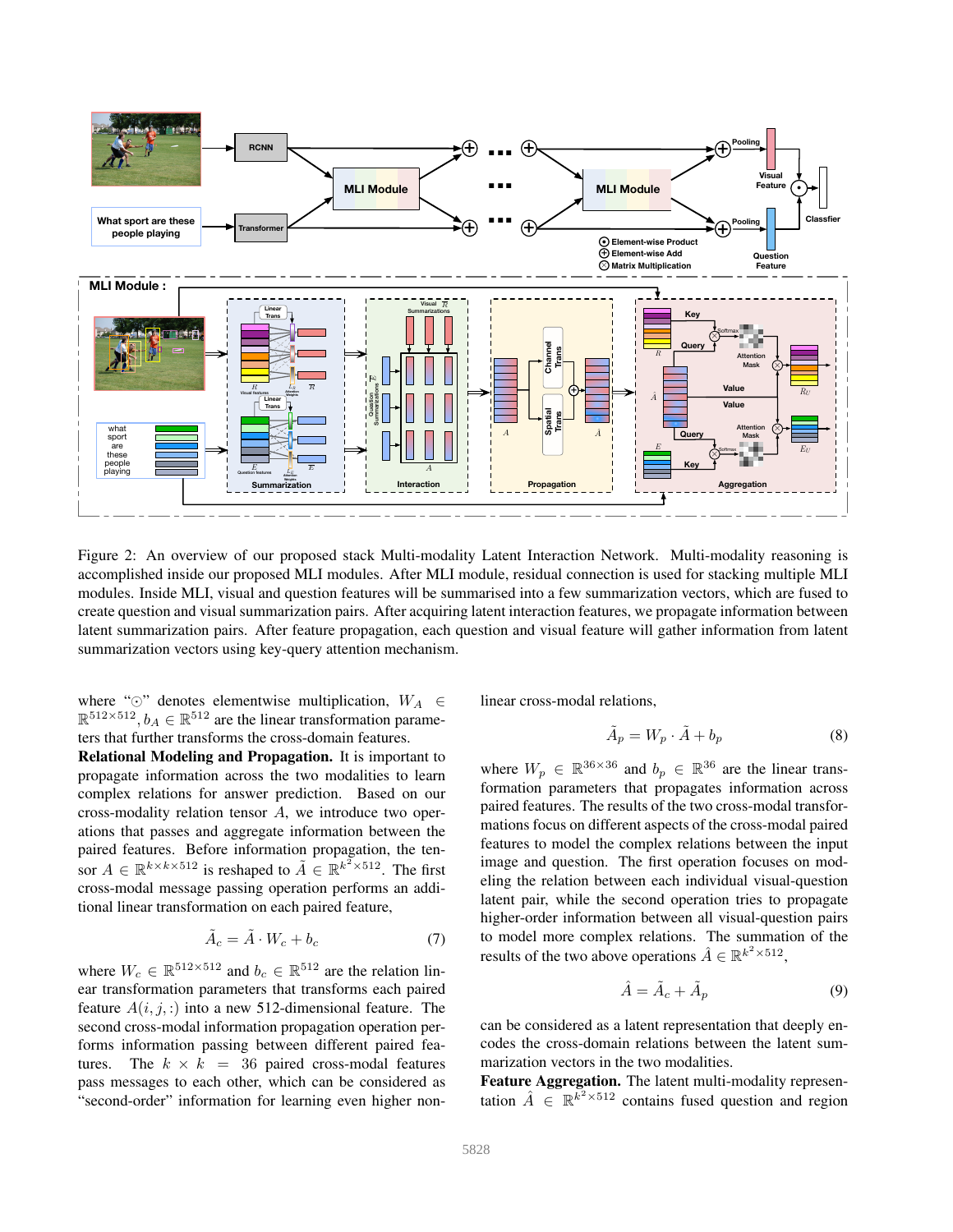features. Each original visual feature  $R(i, :)$  and word feature  $E(i,:)$  can aggregate information from the latent representations A for improving their feature discriminativeness, which has paramount impact on final VQA accuracy. The feature aggregation process can be modeled by the keyquery attention mechanism from Transformer [45]. Each of the region and word features, *i.e.*,  $R, E \in \mathbb{R}^{M \text{or} N \times 512}$ , would be converted to 128-d query features,  $Q_R, Q_E \in$  $\mathbb{R}^{M \text{or} N \times 128}$ , as

$$
Q_R = R \cdot W_{qr} + b_{qr}, \quad E_Q = E \cdot W_{qe} + b_{qe} \tag{10}
$$

where  $W_{qr}, W_{qe} \in \mathbb{R}^{512 \times 128}, b_{qr}, b_{qe} \in \mathbb{R}^{512 \times 128}$  are the linear transformation parameters for calculating the query features. Each feature of the latent representations, *i.e*.,  $\hat{A} \in \mathbb{R}^{k^2 \times 512}$ , would be converted to 128-d key and value features  $K, V \in \mathbb{R}^{k^2 \times 128}$ ,

$$
K = \hat{A} \cdot W_k + b_k, \quad V = \hat{A} \cdot W_v + b_v, \quad (11)
$$

where  $W_k, W_v \in \mathbb{R}^{512 \times 128}, b_k, b_v \in \mathbb{R}^{128}$  are the linear transformation parameters that calculate the key and value features from latent representations  $\ddot{A}$ . The query features of the region and word features,  $Q_R, Q_E$ , would be used to weight different entries from latent representations with their key features  $K$ ,

$$
U_R = \text{softmax}_{\updownarrow} \left( \frac{Q_R \cdot K^T}{\sqrt{\text{dim.}}} \right),\tag{12}
$$

$$
U_E = \text{softmax}_{\updownarrow} \left( \frac{Q_E \cdot K^T}{\sqrt{\text{dim.}}} \right),\tag{13}
$$

where softmax $\uparrow$  denotes conducting softmax operation along the vertical dimension and "dim."  $= 128$  is a normalization constant.  $U_R, U_E \in \mathbb{R}^{M \text{or} N \times k^2}$  stores each region or word feature's weights to aggregate the  $k^2$  latent representations. The original region and word features can therefore be updated as

$$
R_U = R + U_R \cdot \hat{A} \tag{14}
$$

$$
E_U = E + U_E \cdot \hat{A} \tag{15}
$$

where  $U_R \cdot \hat{A}$  and  $U_E \cdot \hat{A}$  aggregate the informamtion from the latent representations to obtain the updated region and word features  $R_U$  and  $E_U$ . The feature aggregation process has been illustrated in the Aggregation module in Figure 2.

The input features  $R$ , E and output features  $R_U$ ,  $E_U$  of the above introduced MLI module shares the same dimension. Motivated by previous approaches  $[21, 36]$ , we stack MLI modules for multiple stages to recursively refine the visual and language features. After several stages of MLI modules, we average pool the visual and word features separately and elementwisely multiplicate the deeply refined region and word features for multi-modal feature fusion. A

final linear classifier ( $W_{cls}$ ,  $b_{cls}$  as parameters) with softmax non-linearity function is adopted for answer prediction,

$$
R_{\text{pool}} = \frac{1}{M} \sum_{i=1}^{M} R_U(i, :), \tag{16}
$$

$$
E_{\text{pool}} = \frac{1}{N} \sum_{i=1}^{N} E_U(i,:), \tag{17}
$$

Answer = Classifier 
$$
[R_{\text{pool}} \odot E_{\text{pool}}]
$$
 (18)

Accordingly, the overall system is trained in an end-to-end manner with cross-entropy loss function.

#### 3.4. Comparison of Message Passing Complexity

In this section, we compared the message passing complexity between co-attention [29], self-attention [45] and intra-inter attention [36]. The information flow pattern has been illustrated in Figure 1. For co-attention, the number of message passings is  $\mathcal{O}(2 \times M \times N)$  because each word would calculate an attention matrix from each visual region and vice versa. For self-attention, the number of message passings is  $\mathcal{O}(M \times M + N \times N)$ . The number of message passings for intra- and inter-modality attention is the summation of those of self-attention and coattention,  $\mathcal{O}((M+N)\times(M+N))$ . Generally, in bottom-up & top-down attention  $[1]$ , 100 region proposals would be used for multi-modal feature fusion. The quadratic number of message passings in self attention [45] and intraand inter-modality attention flow [8] would requires large GPU memories and hinders the relational learning as well. For our proposed MLIN framework, the MLI module generates k latent summarization vectors for each modality. After relational reasoning,  $k \times k$  features are generated. In the final feature redistribution stage,  $\mathcal{O}(k \times k \times N)$ message passings are performed for question feature update, and  $\mathcal{O}(k \times k \times M)$  message passings are required for updating region features. The total number of message passings for our proposed MLIN in each stage is therefore  $\mathcal{O}(k \times k \times (M+N))$ . Our proposed multi-modality latent representations could better capture multi-modality interactions with much fewer message passings and achieved competitive performance compared with DFAF. A performance comparison has been conducted in the experiments session.

# 4. Experiments

### 4.1. Dataset

We conduct experiments on VQA v2.0 [2] and TDIUC [20] datasets. Both VQA v2.0 and TDIUC contain question-image pairs collected from Microsoft COCO [26] dataset and annotated questions. VQA v2.0 is an updated version of VQA v1.0 by reducing data bias. VQA v2.0 contains train, validation and test-standards and 25% of test-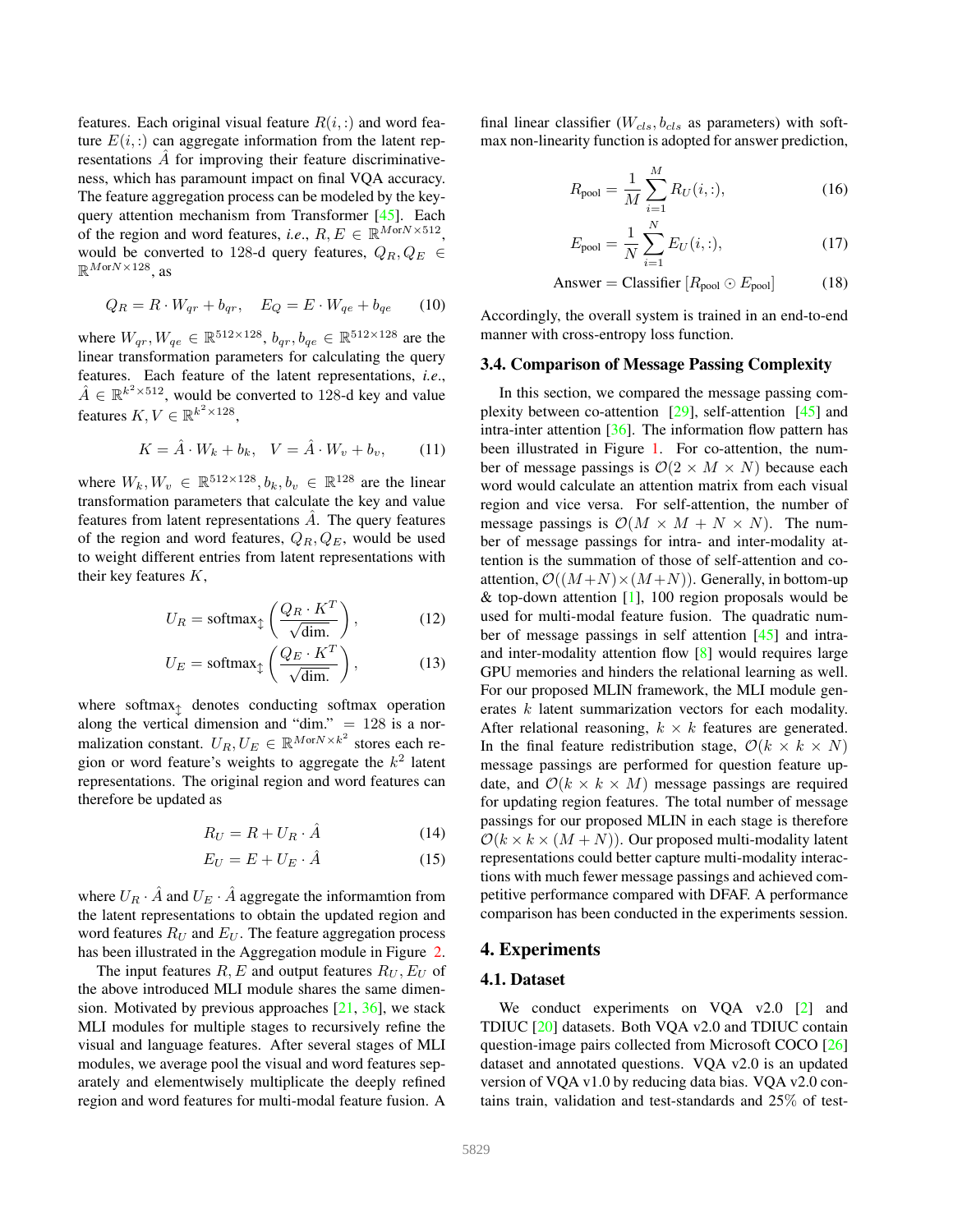standards serve as the test-dev set. Performance evaluation on VQA v2.0 includes evaluating accuracies of different types of questions: YES/NO, Number, Others and overall accuracy. Train, validation and test sets contain 82,743, 40,504 and 81,434 images, with 443,757, 214,354 and 447,793 questions, respectively. We carry out extensive ablation studies on the validation set of VQA v2.0 trained on train split. Also, we report final performance on VQA v2.0 test set trained on the combination of train and validation set, which is a common practice of most previous approaches listed in Table 2. Although VQA v2.0 has been commonly adopted as the most important benchmark on VQA. However, Kafke *et al*. [20] found that the performance of VQA v2.0 is dominated by simple questions, which make it difficult to compare different approaches. To solve the bias problem existing in VQA v2.0, TDIUC collect 1.6 million questions divided into 12 categories.

# 4.2. Experimental Setup

We use common feature extraction, preprocessing and loss function as most previous approaches listed in Table 2. For visual features, we extract the first 100 region proposals with dimension of 2048 for VQA v2.0. While on TDIUC, we extract the first 36 region features. Region features are generated by Faster RCNN [41]. For the question encoder, we pad all questions with 0 to a maximum length of 14 and extract  $\mathbb{R}^{14\times 786}$  question features using a single layer Bidirectional Transformer [45] with random initialization. After acquiring visual and word features, we transform them into 512 dimension using linear transform. For all layers, we use a dropout rate 0.1 and clip the gradients to 0.25. Default batch size is 512 with Adamax [23] optimiser with a learning rate of 0.005. We gradually increase the learning rate to 0,005 in the first 1000 iterations because our Bidirectional Transformer Encoder is initialised randomly while previous approaches use pretrained Glove [37] and Skipthought [24] embedding. We also augment our MLIN with a Masked Word Prediction for transformer regularisation. We trained the model for 7 epochs and decay the learning rate 0.0005 and fix it for the following epochs. All layers are initialised randomly with Pytorch's [35] random initialisation. For pretrained language models, we adopt a base BERT [6] model which is trained by randomly masking words.

#### 4.3. Ablation Study on VQA2 Validation

We carried out extensive ablation studies on evaluating the effectiveness of each module in our proposed MLIN in Table 1. The default setting is one stage MLIN where all features are transformed into dimension of 512. We create 6 summarizations for each modality. For the feature aggregation key-query attention module, we adopted a 12 head multi-head attention with each head calculating 128-

| Component                 | Setting              | Accuracy |
|---------------------------|----------------------|----------|
| Bottom-up $[1]$           | Bottom-up            | 63.37    |
|                           | $BAN-1$              | 65.36    |
| <b>Bilinear</b>           | BAN-4                | 65.81    |
| Attention [21]            | <b>BAN-12</b>        | 66.04    |
|                           | DFAF-1               | 66.21    |
| <b>DFAF</b> [36]          | DFAF-8               | 66.66    |
|                           | DFAF-8 + BERT        | 67.23    |
| Default                   | $MLI-1$              | 66.04    |
|                           | $MLI-8 + BERT$       | 67.83    |
| # of stacked              | $MLI-5$              | 66.32    |
| blocks                    | $MLI-8$              | 66.53    |
| # of Question             | $3$ by $3$           | 65.63    |
| and Visual                | 6 by 6               | 66.04    |
| Summary                   | 6 by 12              | 66.15    |
| Heads                     | 12 by 12             | 66.21    |
|                           | Concat               | 65.99    |
| <b>Latent Interaction</b> | Product              | 66.04    |
| Operator                  | Addition             | 65.69    |
|                           | <b>MUTAN</b>         | 66.20    |
| Embedding                 | 512                  | 66.04    |
| dimension                 | 1024                 | 66.18    |
| Latent                    | Linear               | 66.04    |
| Propagation               | Self Attention       | 65.84    |
| Operator                  | Dual Attention       | 66.01    |
| <b>Feature Gathering</b>  | Key-query            | 66.04    |
| Operator                  | Transpose            | 65.78    |
| # of Parallel Heads in    | $8$ heads            | 65.84    |
| <b>Feature Gathering</b>  | 12 heads             | 66.04    |
| Operator                  | 16 heads             | 66.19    |
|                           | Freezing             | 65.51    |
|                           | lr 1/10 fintuning    | 67.83    |
| <b>BERT</b> Finetuning    | lr 1/100 finetuning  | 66.99    |
|                           | lr 1/1000 finetuning | 66.74    |

Table 1: Ablation studies of our proposed MLIN on VQA v2.0 validation dataset. Default setting is represented by underline while best performance will be highlighted. Our proposed MLIN takes both simplicity and performance into consideration.

dimensional features. In ablation study, we check the influence of the number of MLIN stacks, number of latent summarisation vectors, latent interaction, latent propagation, feature aggregation and final feature fusion operator.

Similarly with BAN  $[21]$  and DFAF  $[36]$ , we stack the proposed MLI module for 5 and 8 times denoted as MLIN-5 and MLIN-8 for multiple stage reasoning. We observe that deeper layers will improve the performance and can be optimized by SGD thanks to the residual connections [13].

Then we study the influence of the number of question and visual summarization vectors. Too few summarization vectors will be unable to capture different aspects of the input which deteriorates the overall performance. Too many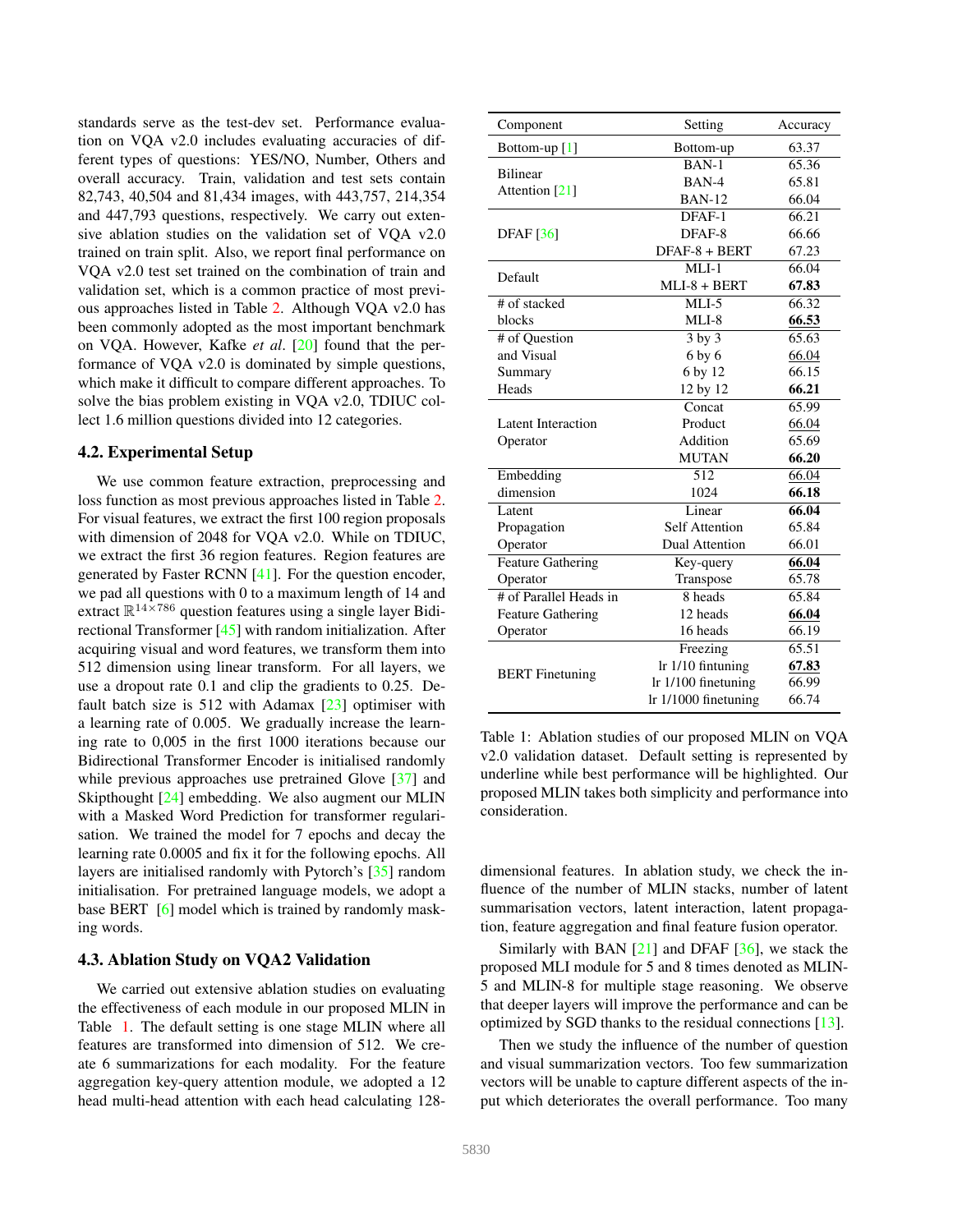summarization vectors will require too much GPU memory and computations with marginal improvement. We choose 6 question summarization and 6 visual summarization vectors as a trade-off between performance and computation.

For the interaction operator to create paired summarization vectors, we compare between element-wise product, element-wise addition and bilinear fusion (MUTAN) [3] for multi-modality summarization fusion. Bilinear fusion [3] gives the best performance. However, we choose elementwise product in our final model considering the overall simplicity and efficiency of the network design. Different from our approaches, Simple Relational Reasoning Network [42] choose concatenation by default.

For the simplicity of hyper-parameter selection, we set all layers have the same dimension. Extracted visual and question features are transformed into the same dimension by linear transform. 1024 leads to better performance than 512. However, stacking multiple MLI modules can lead to more performance improvement than being wide. Our final model chooses 512 dimensions by default.

Among the latent paired summarization vectors, there exist several ways for propagating information between them. Self-attention  $[45]$  uses key-query attention to aggregate information from the other latent summarizations. while dual attention aggregate information inside and outside each feature vector simultaneously using self attention. In our experiment, our proposed relational propagation operations (e.g. Equation 7,8,9) could achieve better performance than the complicated dual attention.

After acquiring latent interaction features, the original question and visual features will gather information from the latent vectors to complete multi-modality relational learning. We tested two approaches for feature gathering from latent vectors. We use the key of visual and word feature to gather information from the query of latent vectors and perform weighted pooling of latent summarization vectors. Motivated by the dynamic attention weight prediction network [47], we use the the transpose of attention weight in the summarization stage to gather information from latent summarization vectors. Key-query attention approach outperform dynamic attention weight prediction.

Another hyper-parameter in feature gathering stage is the number of attention heads and head dimension in the feature aggregation stage, we keep the dimension of each heads as 128 and test the number of parallel attention head with number of 8, 12 and 16. The obtained features of different heads are concatenated to obtain the final features.

Language model has been actively investigated in NLP related tasks. Language models [30, 37, 39, 6] can generate feature that better capture language meanings. BERT [6] is a language model pretrained by randomly masking a word or predicting whether one sentence is next to the other sentence. As can be seen from the table, finetuning the

| Model                    | test-dev |       |       |       | test-std |
|--------------------------|----------|-------|-------|-------|----------|
|                          | Y/N      | No.   | Other | All   | All      |
| <b>Feature Fusion</b>    |          |       |       |       |          |
| <b>BUTP</b> [1]          | 81.82    | 44.21 | 56.05 | 65.32 | 65.67    |
| <b>MFH [12]</b>          | n/a      | n/a   | n/a   | 66.12 | n/a      |
| MFH+BUTD [12]            | 84.27    | 49.56 | 59.89 | 68.76 | n/a      |
| BAN+Glove [21]           | 85.46    | 50.66 | 60.50 | 69.66 | n/a      |
| <b>Relation Learning</b> |          |       |       |       |          |
| <b>DCN</b> [31]          | 83.51    | 46.61 | 57.26 | 66.87 | 66.97    |
| Relation Prior [50]      | 82.39    | 45.93 | 56.46 | 65.94 | 66.17    |
| Graph $[34]$             | 82.91    | 47.13 | 56.22 | n/a   | 66.18    |
| Counter $[54]$           | 83.14    | 51.62 | 58.97 | 68.09 | 68.41    |
| <b>DFAF</b> [54]         | 86.09    | 53.32 | 60.49 | 70.22 | 70.34    |
| DFAF-BERT [54]           | 86.73    | 52.92 | 61.04 | 70.59 | 70.81    |
| MLIN(ours)               | 85.96    | 52.93 | 60.40 | 70.18 | 70.28    |
| MLIN-BERT(ours)          | 87.07    | 53.39 | 60.49 | 71.09 | 71.27    |

Table 2: Comparison with previous state-of-the-art methods on VQA 2.0 test dataset.

MLIN+BERT model by setting its learning rate to 1/10 of the main learning rate will awaken the full power of BERT.

#### 4.4. Comparison with State of the art methods

In this section, we compare our proposed MLIN with previous state-of-the-art methods on VQA v2.0 and TDIUC datasets in Table 2 and 3. Following previous methods, we compare our methods on VQA v2.0 test dataset trained with train, validation split and visual genome augmentation.

On VQA v2.0, we divide previous approaches into nonrelational and relational approaches which are two orthogonal research directions and can assist each other. Bottom-Up-Top-Down(BUTD) [1] approach proposed to use object detection features in a simple attention module for answering the question related to the input image. MFH [52] is the state-of-the-art bilinear fusion approach. By switching from Residual features to Bottom-up-top-down features, better accuracy can be achieved. BAN [21] proposed a bilinear attention mechanism which generates a multi-modality attention using information of each channel and has won the first place in the single model task of VQA competition 2018.

Besides feature fusion, relational reasoning has been paid much attention in solving VQA. DCN [31] proposed a densely connected co-attention module for cross-modality feature learning.  $\langle$  subject, predicate, object  $\rangle$  triples are created for VQA reasoning in Relation prior [50]. Conditional Graph [34] built a graph among all region proposals and condition this graph on visual question. Although Conditional Graph is less competitive compared with other approaches. However, the interpretation from conditional graph is quite useful for diagnosing VQA problem. Counter [54] dives into the number question of VQA by utilising the relative position between bounding box for learning efficient Non Maximum Suppression(NMS). DFAF [36] is a multi-layer stacked network by combining intra- and inter- modality information flow for feature fu-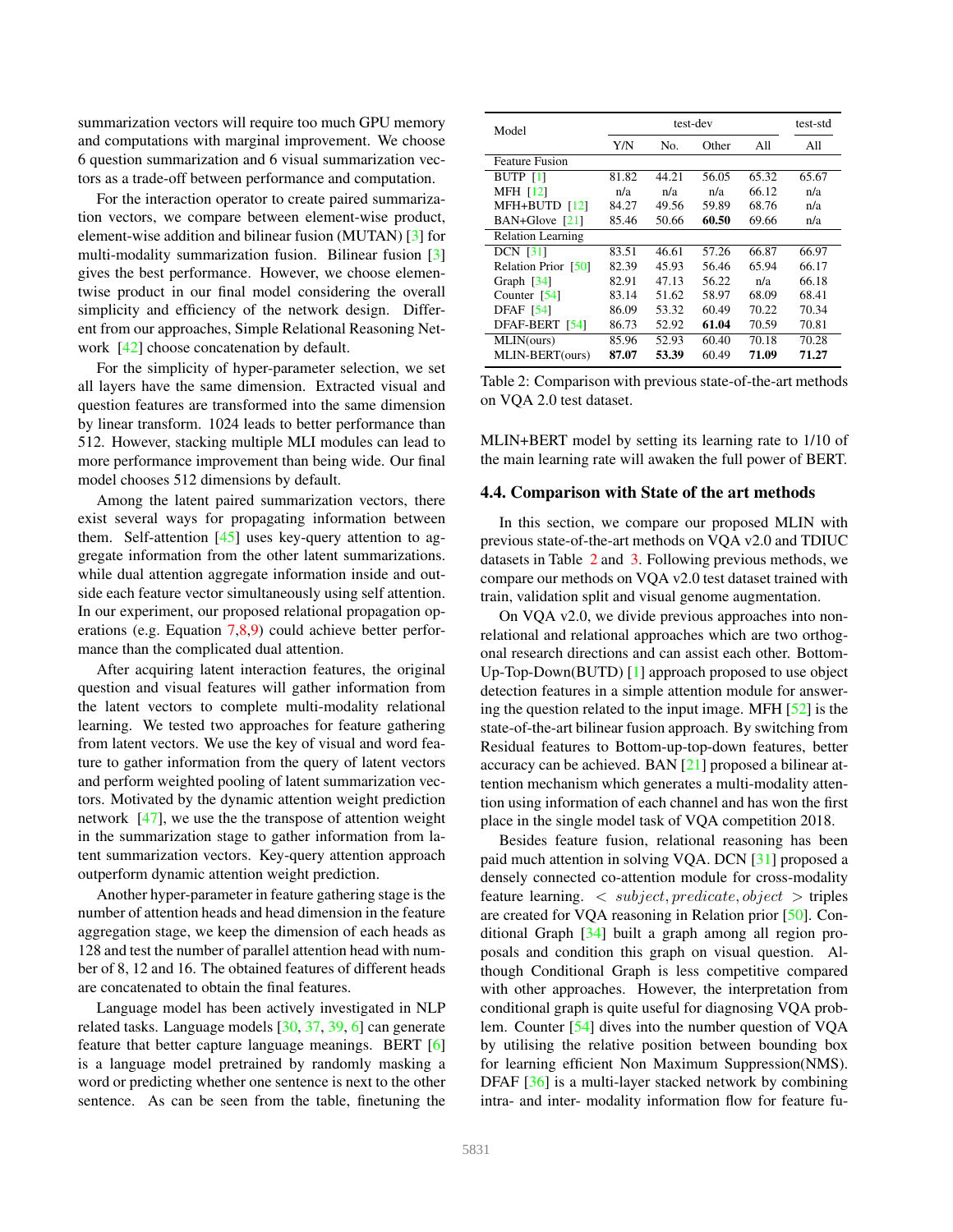**Q:** How many animals in this photo? **A:** 2 **Q:** What color is the car interior? **A:** Red Image with Bounding Box First Visual Attention Weight Second Visual Attention Weight Third Visual Attention Weight

Figure 3: We visualize the first three visual attention weights for creating visual summarization vectors. Bounding boxes generated by Faster RCNN are shown in the first column. For visual summarization, the colors ranging from clear to white in bounding boxes denote the attention weights from 0 to 1. After training, the first attention focuses on the background regions. The second and the third attention weights concentrate on single and multiple foreground objects

| Model    |       |       |       | RAU [32] MCB [7] QTA [43] DFAF [36]   MLI |  |
|----------|-------|-------|-------|-------------------------------------------|--|
| Accuracy | 84.26 | 81.86 | 85.03 | 85.55   87.60                             |  |

Table 3: Comparison with previous state-of-the-art methods on TDIUC test dataset.

sion. Furthermore, DFAF can dynamically modulate the intra modality information flow using the average pooled features from the other modality. MLI use 100 region proposals for fair comparison.

VQA 2.0 has been mostly adopted as the most important benchmark in VQA. Since VQA 2.0 is dominated by simple samples, which is hard to discriminate between different methods. We also compare with approaches on the TDIUC dataset. QTA [43] is the state-of-the-art methods on TDIUC, which proposed a question type guided attention with both bottom-up-top-down features and residual features. Our proposed MLIN can achieve better performance even with bottom-up-top-down features only. Our method also outperform DFAF on this dataset.

#### 4.5. Visualization

We visualize the attention weight of summarization vector in Figure 3. We discover the following patterns. Different summarization have a specific function. As can be seen from the visualization of attention weight, different summarization vectors focus on different global information. The first attention weight collect information from

the background, while the second attention weight focuses on the most important regions for answering the question. While the third attention performs weighted pooling of regions with a strong interaction for answering the question.

# 5. Conclusion

In this paper, we proposed a novel MLIN for exploring relationship for solving VQA. Inside MLIN, multi-modality reasoning is realized through the process of Summarisation, Interaction, Propagation and Aggregation. MLIN can be stacked several layers for better relationship reasoning. Our method achieved competitive performance on benchmark VQA dataset with much smaller message passing times. Furthermore, we show a good pre-trained language model question encoder is important for VQA performance.

# 6. Acknowledgements

This work is supported in part by SenseTime Group Limited, in part by the General Research Fund through the Research Grants Council of Hong Kong under Grants CUHK14202217, CUHK14203118, CUHK14205615, CUHK14207814, CUHK14213616, CUHK14208417, CUHK14239816, in part by CUHK Direct Grant.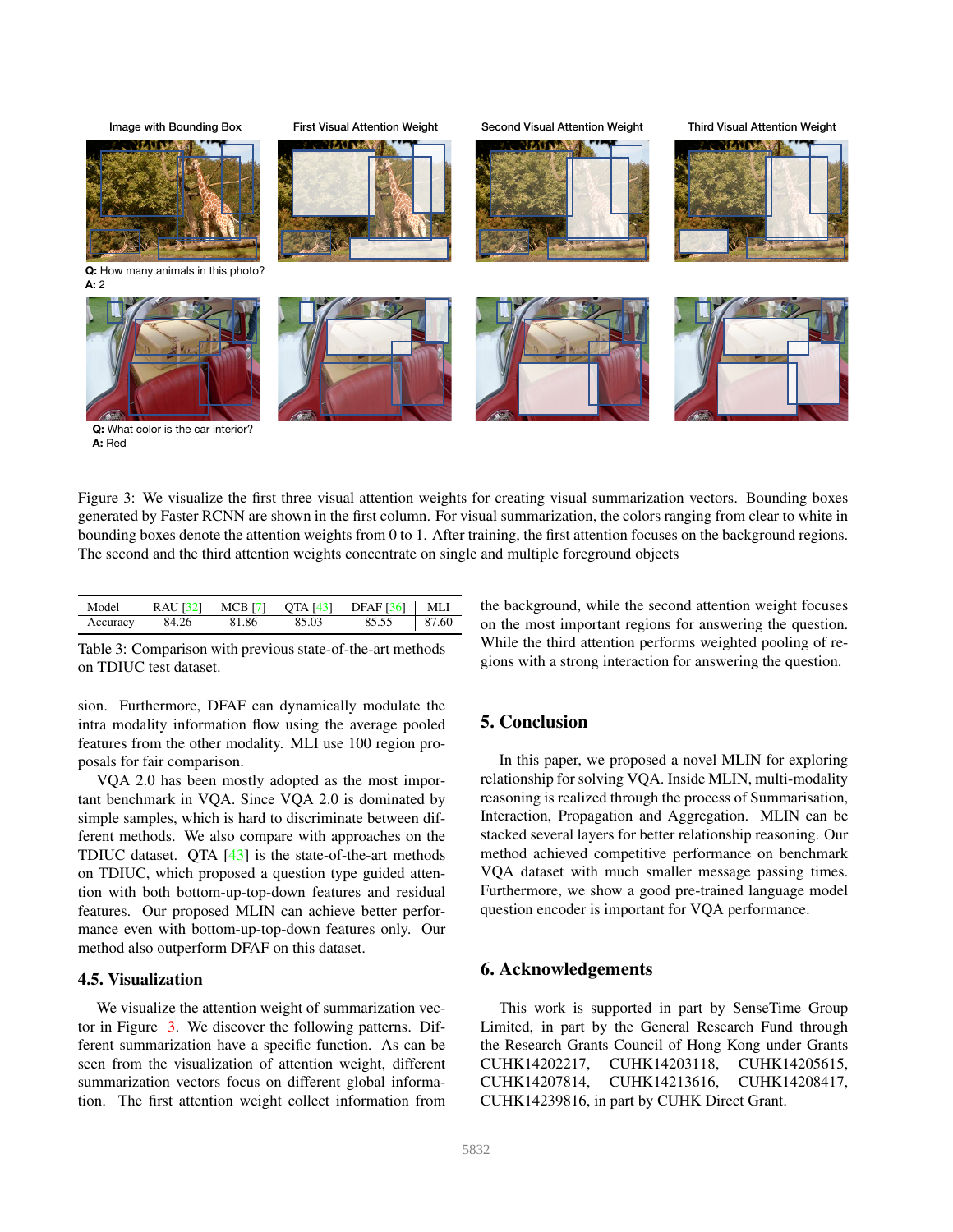# References

- [1] Peter Anderson, Xiaodong He, Chris Buehler, Damien Teney, Mark Johnson, Stephen Gould, and Lei Zhang. Bottom-up and top-down attention for image captioning and visual question answering. In *Proceedings of the IEEE Conference on Computer Vision and Pattern Recognition*, pages 6077–6086, 2018. 1, 2, 3, 5, 6, 7
- [2] Stanislaw Antol, Aishwarya Agrawal, Jiasen Lu, Margaret Mitchell, Dhruv Batra, C Lawrence Zitnick, and Devi Parikh. Vqa: Visual question answering. In *Proceedings of the IEEE international conference on computer vision*, pages 2425– 2433, 2015. 1, 5
- [3] Hedi Ben-Younes, Rémi Cadene, Matthieu Cord, and Nicolas Thome. Mutan: Multimodal tucker fusion for visual question answering. In *Proceedings of the IEEE International Conference on Computer Vision*, pages 2612–2620, 2017. 1, 7
- [4] Long Chen, Hanwang Zhang, Jun Xiao, Liqiang Nie, Jian Shao, Wei Liu, and Tat-Seng Chua. Sca-cnn: Spatial and channel-wise attention in convolutional networks for image captioning. In *Proceedings of the IEEE Conference on Computer Vision and Pattern Recognition*, pages 5659–5667, 2017. 2
- [5] Jia Deng, Wei Dong, Richard Socher, Li-Jia Li, Kai Li, and Li Fei-Fei. Imagenet: A large-scale hierarchical image database. 2009. 2
- [6] Jacob Devlin, Ming-Wei Chang, Kenton Lee, and Kristina Toutanova. Bert: Pre-training of deep bidirectional transformers for language understanding. *arXiv preprint arXiv:1810.04805*, 2018. 1, 2, 6, 7
- [7] Akira Fukui, Dong Huk Park, Daylen Yang, Anna Rohrbach, Trevor Darrell, and Marcus Rohrbach. Multimodal compact bilinear pooling for visual question answering and visual grounding. *arXiv preprint arXiv:1606.01847*, 2016. 1, 8
- [8] Peng Gao, Zhengkai Jiang, Haoxuan You, Pan Lu, Steven CH Hoi, Xiaogang Wang, and Hongsheng Li. Dynamic fusion with intra-and inter-modality attention flow for visual question answering. In *Proceedings of the IEEE Conference on Computer Vision and Pattern Recognition*, pages 6639–6648, 2019. 5
- [9] Peng Gao, Hongsheng Li, Shuang Li, Pan Lu, Yikang Li, Steven CH Hoi, and Xiaogang Wang. Question-guided hybrid convolution for visual question answering. In *Proceedings of the European Conference on Computer Vision (ECCV)*, pages 469–485, 2018. 3
- [10] Yang Gao, Oscar Beijbom, Ning Zhang, and Trevor Darrell. Compact bilinear pooling. In *Proceedings of the IEEE conference on computer vision and pattern recognition*, pages 317–326, 2016. 1
- [11] Shijie Geng, Ji Zhang, Hang Zhang, Ahmed Elgammal, and Dimitris N Metaxas. 2nd place solution to the gqa challenge 2019. *arXiv preprint arXiv:1907.06794*, 2019. 1
- [12] Yash Goyal, Tejas Khot, Douglas Summers-Stay, Dhruv Batra, and Devi Parikh. Making the V in VQA matter: Elevating the role of image understanding in Visual Question

Answering. In *Conference on Computer Vision and Pattern Recognition (CVPR)*, 2017. 1, 2, 7

- [13] Kaiming He, Xiangyu Zhang, Shaoqing Ren, and Jian Sun. Deep residual learning for image recognition. In *Proceedings of the IEEE conference on computer vision and pattern recognition*, pages 770–778, 2016. 1, 2, 6
- [14] Han Hu, Jiayuan Gu, Zheng Zhang, Jifeng Dai, and Yichen Wei. Relation networks for object detection. In *Proceedings of the IEEE Conference on Computer Vision and Pattern Recognition*, pages 3588–3597, 2018. 1, 2
- [15] Ping Hu, Ximeng Sun, Kate Saenko, and Stan Sclaroff. Weakly-supervised compositional featureaggregation for few-shot recognition. *arXiv preprint arXiv:1906.04833*, 2019. 2
- [16] Ronghang Hu, Piotr Dollár, Kaiming He, Trevor Darrell, and Ross Girshick. Learning to segment every thing. In *Proceedings of the IEEE Conference on Computer Vision and Pattern Recognition*, pages 4233–4241, 2018. 3
- [17] Gao Huang, Zhuang Liu, Laurens Van Der Maaten, and Kilian Q Weinberger. Densely connected convolutional networks. In *Proceedings of the IEEE conference on computer vision and pattern recognition*, pages 4700–4708, 2017. 1, 2
- [18] Zhengkai Jiang, Peng Gao, Chaoxu Guo, Qian Zhang, Shiming Xiang, and Chunhong Pan. Video object detection with locally-weighted deformable neighbors. *Proceedings of the AAAI Conference on Artificial Intelligence*, 33(01):8529– 8536, Jul. 2019. 3
- [19] Justin Johnson, Bharath Hariharan, Laurens van der Maaten, Li Fei-Fei, C Lawrence Zitnick, and Ross Girshick. Clevr: A diagnostic dataset for compositional language and elementary visual reasoning. In *Proceedings of the IEEE Conference on Computer Vision and Pattern Recognition*, pages 2901–2910, 2017. 3
- [20] Kushal Kafle and Christopher Kanan. An analysis of visual question answering algorithms. In *Proceedings of the IEEE International Conference on Computer Vision*, pages 1965– 1973, 2017. 1, 2, 5, 6
- [21] Jin-Hwa Kim, Jaehyun Jun, and Byoung-Tak Zhang. Bilinear attention networks. In *Advances in Neural Information Processing Systems*, pages 1571–1581, 2018. 2, 3, 5, 6, 7
- [22] Jin-Hwa Kim, Kyoung-Woon On, Woosang Lim, Jeonghee Kim, Jung-Woo Ha, and Byoung-Tak Zhang. Hadamard product for low-rank bilinear pooling. *arXiv preprint arXiv:1610.04325*, 2016. 1
- [23] Diederik P Kingma and Jimmy Ba. Adam: A method for stochastic optimization. *arXiv preprint arXiv:1412.6980*, 2014. 6
- [24] Ryan Kiros, Yukun Zhu, Ruslan R Salakhutdinov, Richard Zemel, Raquel Urtasun, Antonio Torralba, and Sanja Fidler. Skip-thought vectors. In *Advances in neural information processing systems*, pages 3294–3302, 2015. 2, 6
- [25] Alex Krizhevsky, Ilya Sutskever, and Geoffrey E Hinton. Imagenet classification with deep convolutional neural networks. In *Advances in neural information processing systems*, pages 1097–1105, 2012. 1, 2
- [26] Tsung-Yi Lin, Michael Maire, Serge Belongie, James Hays, Pietro Perona, Deva Ramanan, Piotr Dollár, and C Lawrence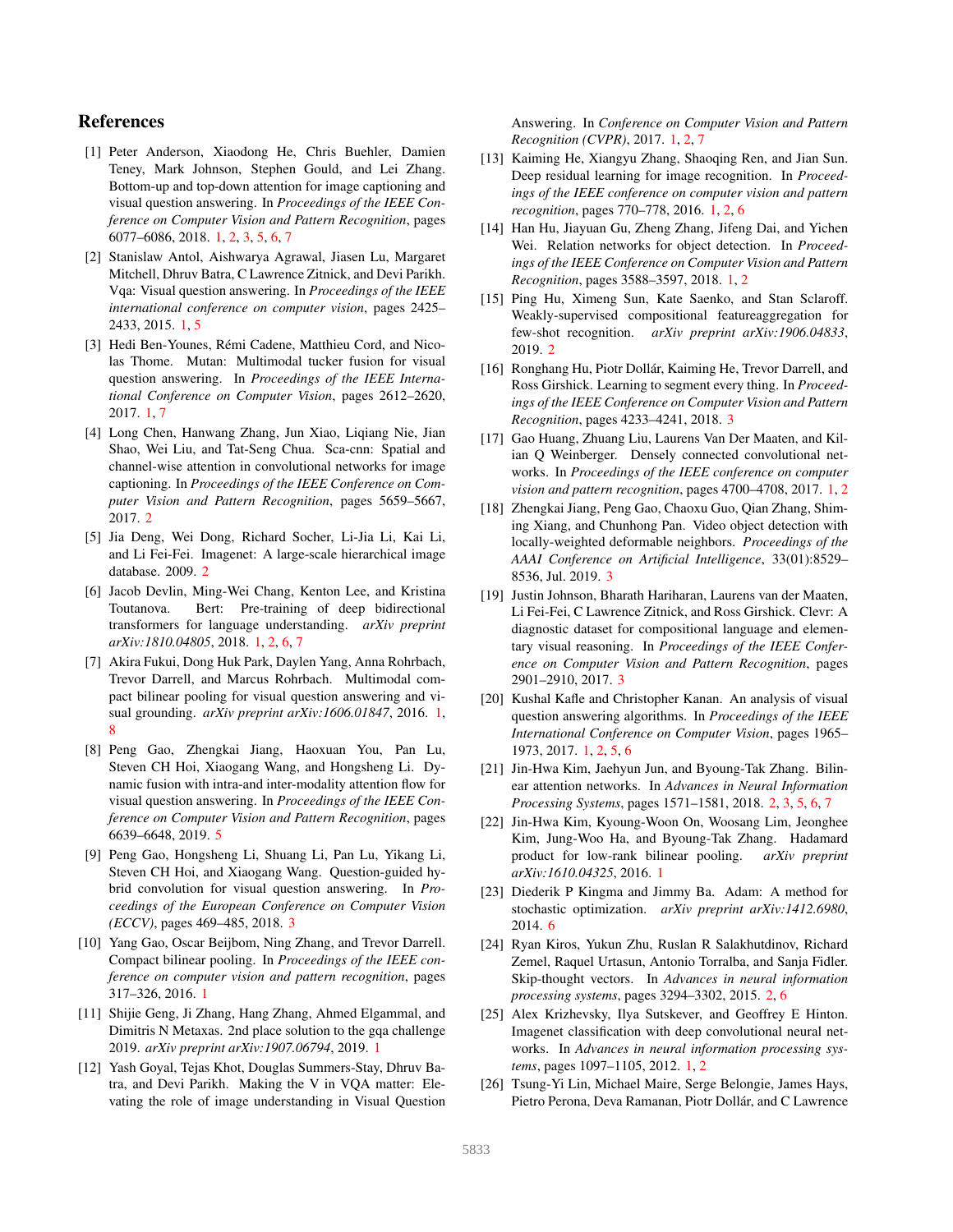Zitnick. Microsoft coco: Common objects in context. In *European conference on computer vision*, pages 740–755. Springer, 2014. 5

- [27] Xihui Liu, Zihao Wang, Jing Shao, Xiaogang Wang, and Hongsheng Li. Improving referring expression grounding with cross-modal attention-guided erasing. In *Proceedings of the IEEE Conference on Computer Vision and Pattern Recognition*, pages 1950–1959, 2019. 3
- [28] Jiasen Lu, Dhruv Batra, Devi Parikh, and Stefan Lee. Vilbert: Pretraining task-agnostic visiolinguistic representations for vision-and-language tasks. *arXiv preprint arXiv:1908.02265*, 2019. 2
- [29] Jiasen Lu, Jianwei Yang, Dhruv Batra, and Devi Parikh. Hierarchical question-image co-attention for visual question answering. In *Advances In Neural Information Processing Systems*, pages 289–297, 2016. 1, 2, 5
- [30] Tomas Mikolov, Ilya Sutskever, Kai Chen, Greg S Corrado, and Jeff Dean. Distributed representations of words and phrases and their compositionality. In *Advances in neural information processing systems*, pages 3111–3119, 2013. 2, 7
- [31] Duy-Kien Nguyen and Takayuki Okatani. Improved fusion of visual and language representations by dense symmetric co-attention for visual question answering. In *Proceedings of the IEEE Conference on Computer Vision and Pattern Recognition*, pages 6087–6096, 2018. 2, 7
- [32] Hyeonwoo Noh and Bohyung Han. Training recurrent answering units with joint loss minimization for vqa. *arXiv preprint arXiv:1606.03647*, 2016. 8
- [33] Hyeonwoo Noh, Paul Hongsuck Seo, and Bohyung Han. Image question answering using convolutional neural network with dynamic parameter prediction. In *Proceedings of the IEEE conference on computer vision and pattern recognition*, pages 30–38, 2016. 3
- [34] Will Norcliffe-Brown, Stathis Vafeias, and Sarah Parisot. Learning conditioned graph structures for interpretable visual question answering. In *Advances in Neural Information Processing Systems*, pages 8344–8353, 2018. 7
- [35] Adam Paszke, Sam Gross, Soumith Chintala, Gregory Chanan, Edward Yang, Zachary DeVito, Zeming Lin, Alban Desmaison, Luca Antiga, and Adam Lerer. Automatic differentiation in pytorch. 2017. 6
- [36] Gao Peng, Hongsheng Li, Haoxuan You, Zhengkai Jiang, Pan Lu, Steven Hoi, and Xiaogang Wang. Dynamic fusion with intra-and inter-modality attention flow for visual question answering. *arXiv preprint arXiv:1812.05252*, 2018. 1, 2, 3, 5, 6, 7, 8
- [37] Jeffrey Pennington, Richard Socher, and Christopher Manning. Glove: Global vectors for word representation. In *Proceedings of the 2014 conference on empirical methods in natural language processing (EMNLP)*, pages 1532–1543, 2014. 2, 6, 7
- [38] Ethan Perez, Florian Strub, Harm De Vries, Vincent Dumoulin, and Aaron Courville. Film: Visual reasoning with a general conditioning layer. In *Thirty-Second AAAI Conference on Artificial Intelligence*, 2018. 3
- [39] Matthew Peters, Mark Neumann, Mohit Iyyer, Matt Gardner, Christopher Clark, Kenton Lee, and Luke Zettlemoyer.

Deep contextualized word representations. In *Proceedings of the 2018 Conference of the North American Chapter of the Association for Computational Linguistics: Human Language Technologies, Volume 1 (Long Papers)*, volume 1, pages 2227–2237, 2018. 2, 7

- [40] Alec Radford, Jeff Wu, Rewon Child, David Luan, Dario Amodei, and Ilya Sutskever. Language models are unsupervised multitask learners. 2019. 2
- [41] Shaoqing Ren, Kaiming He, Ross Girshick, and Jian Sun. Faster r-cnn: Towards real-time object detection with region proposal networks. In *Advances in neural information processing systems*, pages 91–99, 2015. 2, 3, 6
- [42] Adam Santoro, David Raposo, David G Barrett, Mateusz Malinowski, Razvan Pascanu, Peter Battaglia, and Timothy Lillicrap. A simple neural network module for relational reasoning. In *Advances in neural information processing systems*, pages 4967–4976, 2017. 2, 3, 7
- [43] Yang Shi, Tommaso Furlanello, Sheng Zha, and Animashree Anandkumar. Question type guided attention in visual question answering. In *Proceedings of the European Conference on Computer Vision (ECCV)*, pages 151–166, 2018. 8
- [44] Karen Simonyan and Andrew Zisserman. Very deep convolutional networks for large-scale image recognition. *arXiv preprint arXiv:1409.1556*, 2014. 1, 2
- [45] Ashish Vaswani, Noam Shazeer, Niki Parmar, Jakob Uszkoreit, Llion Jones, Aidan N Gomez, Łukasz Kaiser, and Illia Polosukhin. Attention is all you need. In *Advances in Neural Information Processing Systems*, pages 5998–6008, 2017. 1, 2, 3, 5, 6, 7
- [46] Xiaolong Wang, Ross Girshick, Abhinav Gupta, and Kaiming He. Non-local neural networks. In *Proceedings of the IEEE Conference on Computer Vision and Pattern Recognition*, pages 7794–7803, 2018. 2
- [47] Felix Wu, Angela Fan, Alexei Baevski, Yann N Dauphin, and Michael Auli. Pay less attention with lightweight and dynamic convolutions. *arXiv preprint arXiv:1901.10430*, 2019. 7
- [48] Kelvin Xu, Jimmy Ba, Ryan Kiros, Kyunghyun Cho, Aaron Courville, Ruslan Salakhudinov, Rich Zemel, and Yoshua Bengio. Show, attend and tell: Neural image caption generation with visual attention. In *International conference on machine learning*, pages 2048–2057, 2015. 1, 2
- [49] Zichao Yang, Xiaodong He, Jianfeng Gao, Li Deng, and Alex Smola. Stacked attention networks for image question answering. In *Proceedings of the IEEE conference on computer vision and pattern recognition*, pages 21–29, 2016. 1,  $\mathcal{D}$
- [50] Zhuoqian Yang, Jing Yu, Chenghao Yang, Zengchang Qin, and Yue Hu. Multi-modal learning with prior visual relation reasoning. *arXiv preprint arXiv:1812.09681*, 2018. 7
- [51] Ting Yao, Yingwei Pan, Yehao Li, and Tao Mei. Exploring visual relationship for image captioning. In *Proceedings of the European Conference on Computer Vision (ECCV)*, pages 684–699, 2018. 1, 2
- [52] Zhou Yu, Jun Yu, Chenchao Xiang, Jianping Fan, and Dacheng Tao. Beyond bilinear: generalized multimodal factorized high-order pooling for visual question answering.